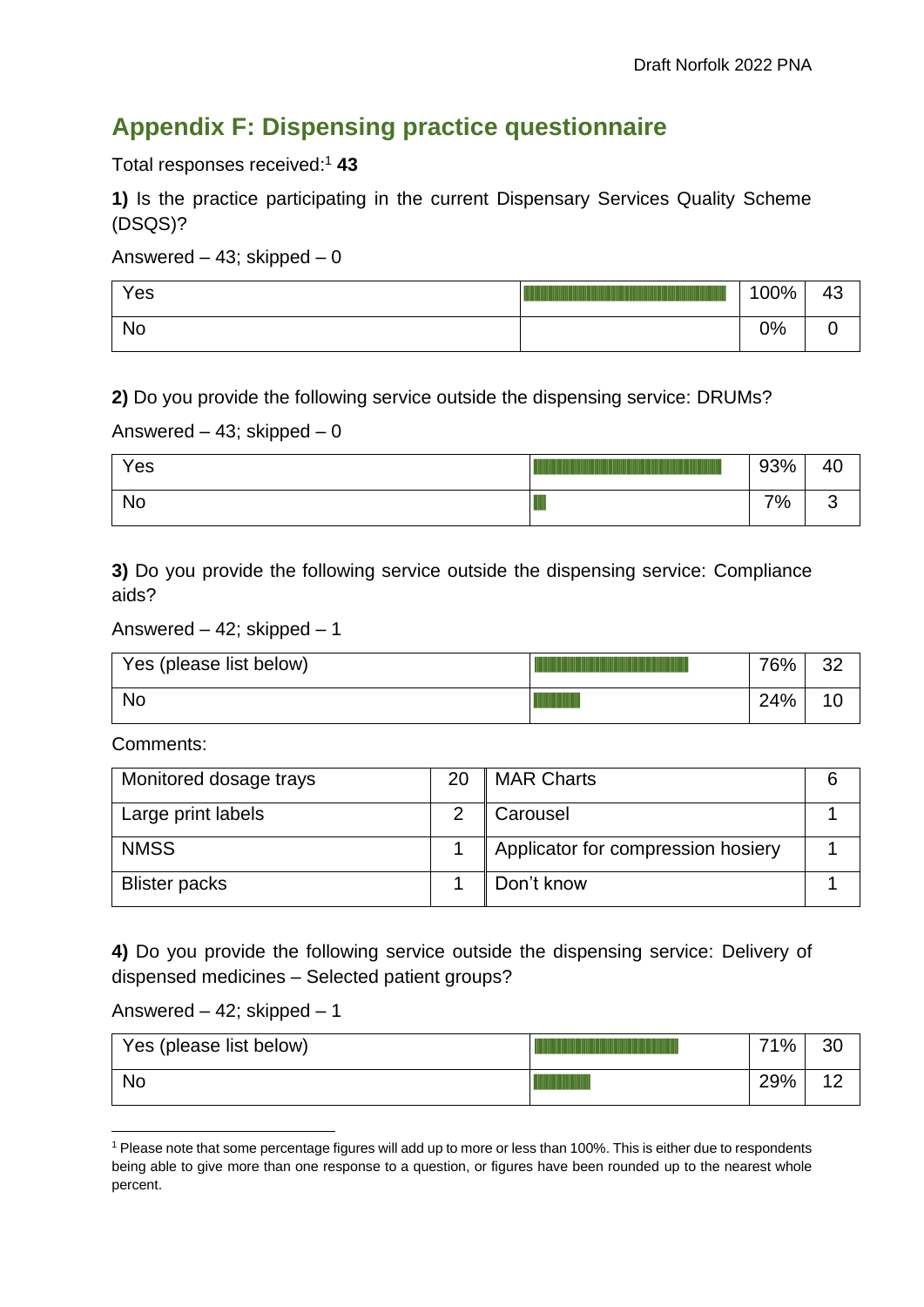Comments:

| Elderly/housebound/frail          | 12 <sup>2</sup> | Anyone requesting                    |  |
|-----------------------------------|-----------------|--------------------------------------|--|
| CEV patients only during pandemic |                 | <b>Offered to all</b>                |  |
| <b>Shielding patients</b>         |                 | Patients with transport difficulties |  |

**5)** Do you provide the following service outside the dispensing service: Delivery of dispensed medicines –Selected areas?

Answered – 32; skipped – 11

| Any eligible patient within our practice inner<br>boundary                 | 59% | 19 |
|----------------------------------------------------------------------------|-----|----|
| Any eligible patient within a smaller area than our  <br>practice boundary | 9%  | 3  |
| Any eligible patient wherever they live                                    | 31% | 10 |

**6)** Do you provide the following service outside the dispensing service: Delivery of dispensed medicines – Free of charge on request?

#### Answered – 42; skipped – 1

| Yes | 74% | $\Omega$<br>ັບເ |
|-----|-----|-----------------|
| No  | 26% |                 |

**7)** Do you provide the following service outside the dispensing service: Delivery of dispensed medicines – With charge?

Answered – 42; skipped – 1

| Yes       | 0%   | ∼                |
|-----------|------|------------------|
| <b>No</b> | 100% | $\sqrt{2}$<br>т∠ |

**8)** Do you provide any other service outside the dispensing service?

## Answered – 14; skipped – 29

| No                                                                    | High quality dispensing service,                    |  |
|-----------------------------------------------------------------------|-----------------------------------------------------|--|
| Truss and stocking measurements,  <br>new (specific) meds counselling | Hearing loops, dementia friendly<br>surgery service |  |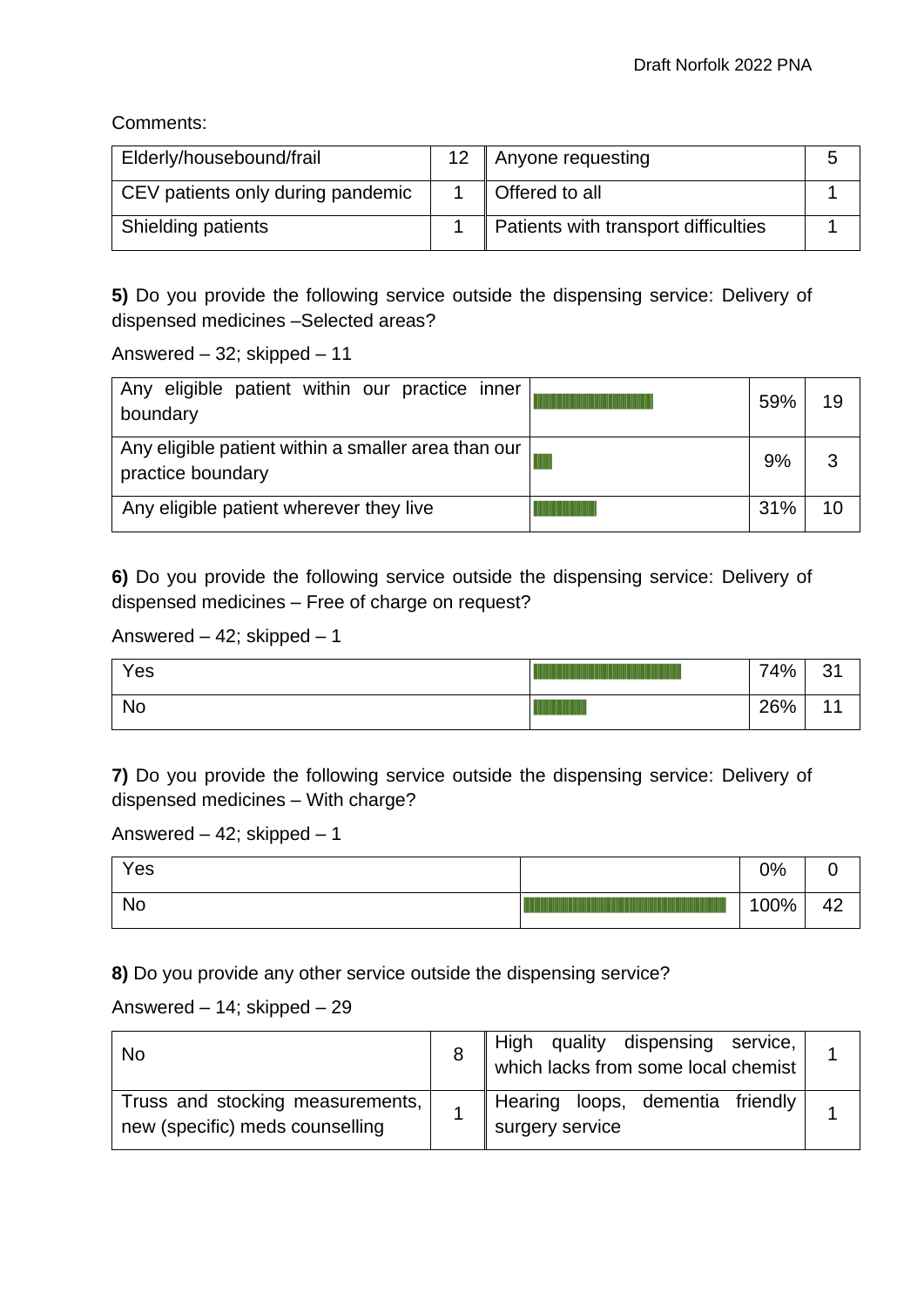| Clinical<br>pharmacist<br>medication<br>reviews - delivery of emergency<br>medication, sharps disposal | Inhaler technique training, message<br>patients when medication is ready for<br>collecting |  |
|--------------------------------------------------------------------------------------------------------|--------------------------------------------------------------------------------------------|--|
| surgical<br>stockings<br>In-home<br>measurements                                                       |                                                                                            |  |

**9)** Are there any services you would like to provide that are not currently commissioned in your area?

Answered –  $42$ ; skipped – 1

| Yes (please list below) | 14% |    |
|-------------------------|-----|----|
| <b>No</b>               | 86% | 36 |

Comments:

| Many patients must use pharmacy<br>due to current legislation, despite<br>being closer to our practice | Automated medication<br>collection<br>kiosk        |  |
|--------------------------------------------------------------------------------------------------------|----------------------------------------------------|--|
| Would like to be able to<br>offer<br>dispensing to all those within a mile                             | Dispense to any patients regardless<br>of location |  |
| Pharmaself vending machine                                                                             | Option to dispense blister packs                   |  |

**10)** Is your practice planning to provide DRUMs?

## Answered – 39; skipped –  $4$

| Yes                     | 33% | 10 |
|-------------------------|-----|----|
| <b>No</b>               | 0%  |    |
| N/A (already providing) | 67% | 26 |

# **11)** Is your practice planning to provide Compliance aids?

#### Answered – 37; skipped –  $6$

| Yes (please list below) | 62% | nn.<br>∠J |
|-------------------------|-----|-----------|
| <b>No</b>               | 38% | 4         |

Comments:

| Already providing    | <b>Dosette</b>                    |  |
|----------------------|-----------------------------------|--|
| MDS already supplied | After agreed by medicines support |  |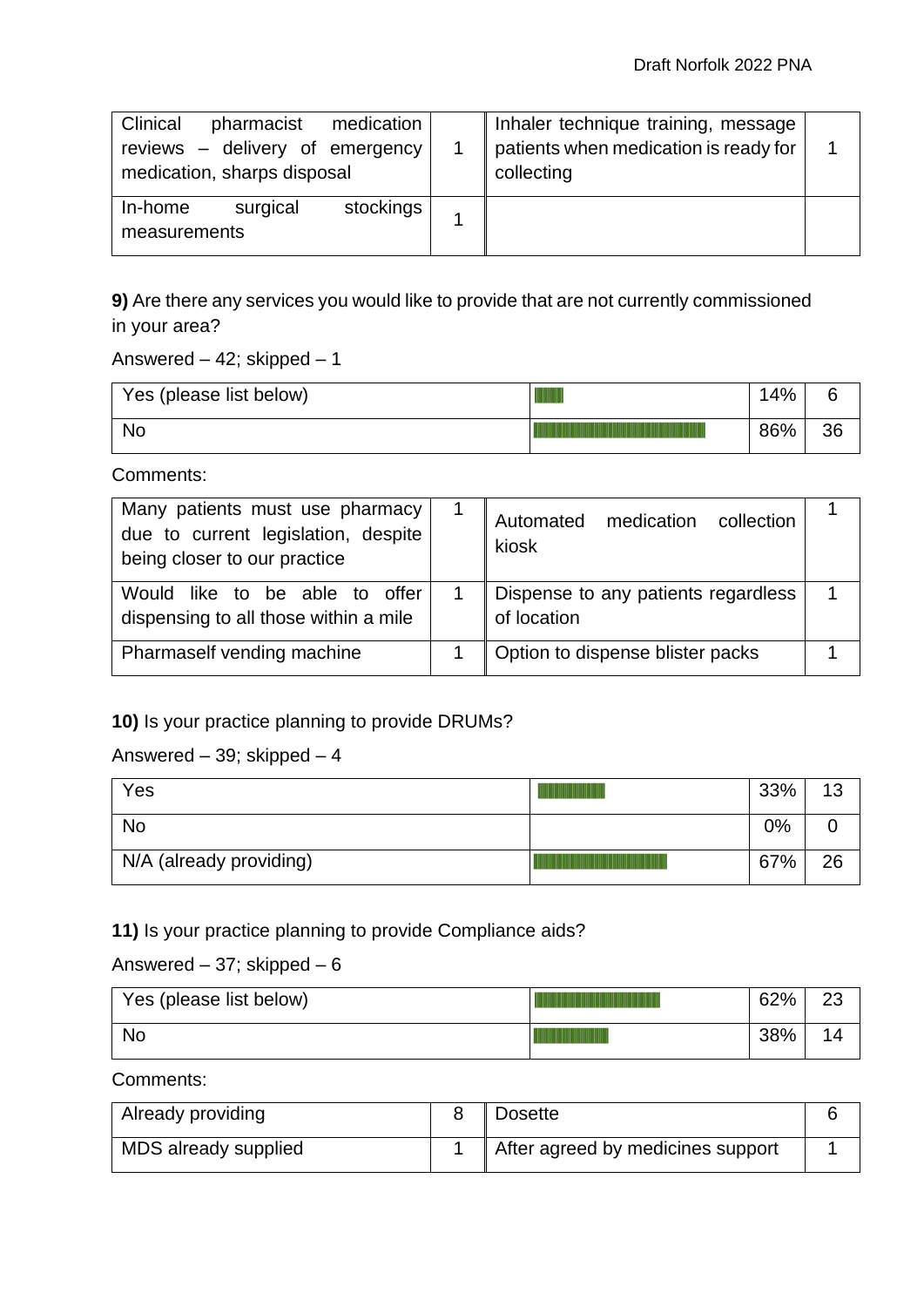| MAR charts, dosette boxes, weekly |                           |  |
|-----------------------------------|---------------------------|--|
| and bi-weekly medicine supplies   | Continue current services |  |

**12)** Is your practice planning to offer delivery of dispensed medicines?

Answered – 39; skipped –  $4$ 

| Yes (please provide date/timescales if known) | 5%  |  |
|-----------------------------------------------|-----|--|
| <b>No</b>                                     | 26% |  |
| N/A (already providing)                       | 69% |  |

Comments:

| Elderly or housebound |  |
|-----------------------|--|
|                       |  |

**13)** Is your practice planning to provide any other services?

Answered – 37; skipped –  $6$ 

| Yes (please specify below)   | 8%  |    |
|------------------------------|-----|----|
| No other additional services | 92% | 34 |

Comments:

| We provide a full range of GMS services which cover most of the pharmacy  <br>commissioned services                                        |  |
|--------------------------------------------------------------------------------------------------------------------------------------------|--|
| Hearing support - Dementia friendly practice. Provides dispensary hearing loop  <br>and personal listening devices. Staff training in BSL. |  |

**14)** If your practice could be commissioned to provide similar services to those currently available under the additional services sections of the community pharmacy contract, would you be prepared to do so?

Answered – 38; skipped – 5

| Yes (please specify the type of service below) | 53% |  |
|------------------------------------------------|-----|--|
| <b>No</b>                                      | 47% |  |

Comments:

| Already providing all services | Happy to look into any service |  |
|--------------------------------|--------------------------------|--|
| All of these                   | Possibly in the future         |  |
| Yes - Although hybrid set-up   | Smoking cessation              |  |